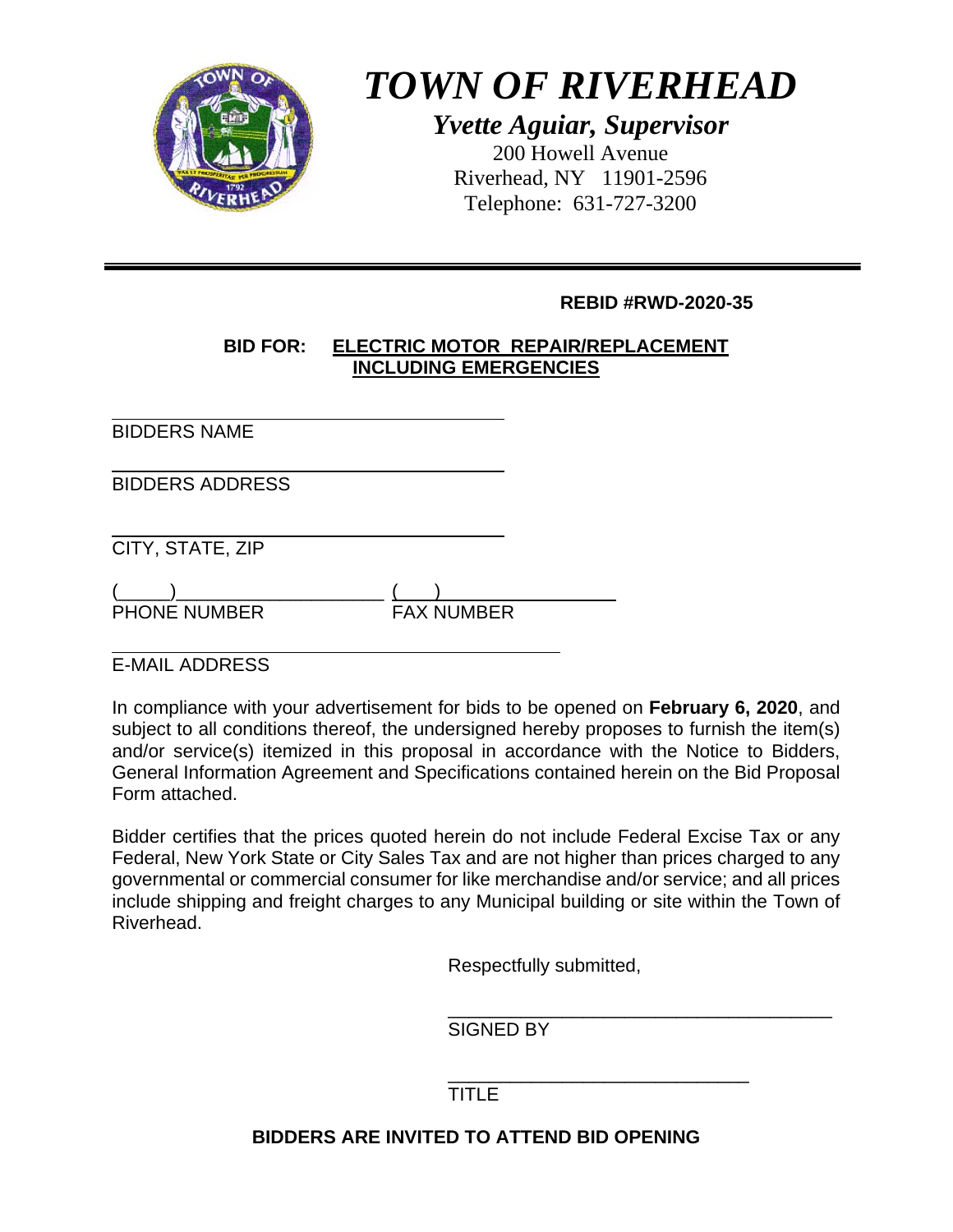#### **TOWN OF RIVERHEAD NOTICE TO BIDDERS**

Sealed bids for **REBID FOR ELECTRIC MOTOR REPAIR/REPLACEMENT, INCLUDING EMERGENCIES**, for use by the Town of Riverhead, will be received by the Town Clerk of the Town of Riverhead at Town Hall, 200 Howell Avenue, Riverhead, New York, 11901, until **11:00 a.m.** on **February 6, 2020**, at which time all bids received shall be opened and read aloud.

Bid Specifications and/or Plans may be obtained by visiting the Town of Riverhead website at **www.townofriverheadny.gov on or after January 30, 2019**. Click on "Bid Requests" and follow the instructions to register.

All bids are to be submitted in a sealed envelope bearing the designation **REBID FOR ELECTRIC MOTOR REPAIR/REPLACEMENT, INCLUDING EMERGENCIES**. All bids must be submitted on the bid form provided. Any and all exceptions to the Specifications must be listed on a separate sheet of paper, bearing the designation "**EXCEPTIONS TO THE SPECIFICATIONS**" and be attached to the bid form.

**NOTE: Bid responses must be delivered to the Office of the Town Clerk at 200 Howell Avenue, Riverhead, New York, 11901, on or before February 6, 2020 at 11:00 a.m. The Town may decline to accept, deem untimely and/or reject any bid response/proposal that is not delivered to the Office of the Town Clerk.**

The Town Board reserves the right and responsibility to reject any or all bids or to waive any formality if it believes such action to be in the best interest of the Town.

> BY ORDER OF THE TOWN BOARD OF THE TOWN OF RIVERHEAD

Diane M. Wilhelm, Town Clerk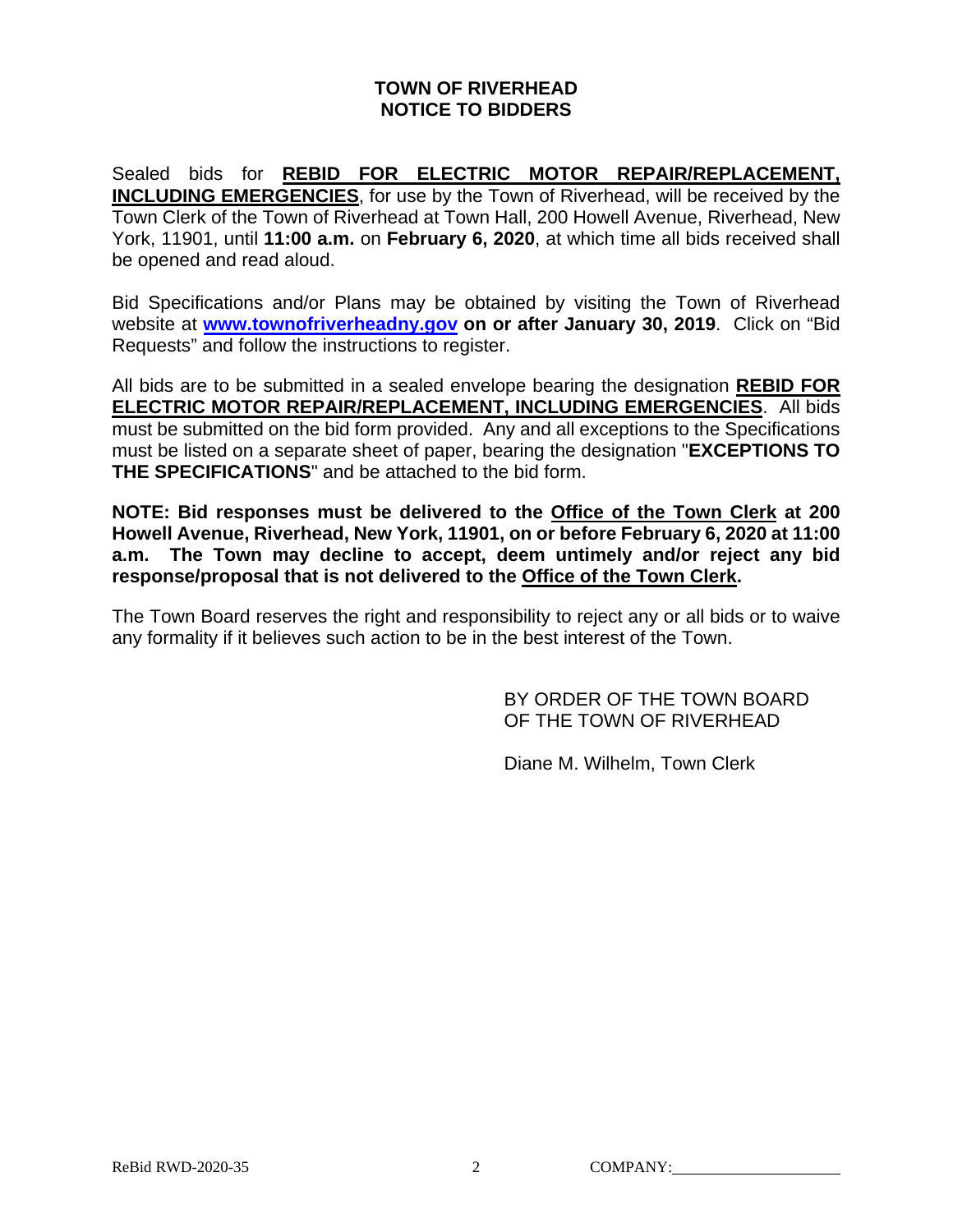#### **GENERAL SPECIFICATIONS**

Bidders shall be responsible to carefully examine the Specifications enclosed.

Bidders shall furnish their price and/or lump sum bid as called for on the Bid Proposal Sheet(s) attached.

Alternates of equal or superior design and/or quality shall be listed separately and a Manufacturer's Specification Sheet shall be submitted with a bid. Failure to submit such data may result in the disallowing of said bid. The equipment and all associated components shall be furnished complete and ready for use. The equipment furnished shall be the Manufacturer's latest listed and published model, or models, which meet all the applicable requirements of these Specifications. These Specifications require the doing of all things necessary or proper for, or incidental to, the furnishing and delivery of said equipment and associated components.

The Town of Riverhead reserves the right to award this bid to a limited number of vendors to save money in administrative costs by reducing the number of vendors it would have to deal with. As a result, this bid may be awarded based on two alternative categories. The first category for each individual item and the second category for all the items in the aggregate averaged.

All things not expressly mentioned in these specifications, but involved in carrying out their intent are required by these Specifications, and the vendor shall perform the same as though they were specifically mentioned, described and delineated.

#### **COMPLIANCE WITH RULES AND REGULATIONS**

The unit and associated equipment furnished shall comply with all provisions which would be applicable, if the Town of Riverhead were a private corporation of Federal and State of New York Laws, Ordinances, Codes, Rules, Regulations, Orders, Permits and Licenses and with fire underwriters requirement, except that where the weight and dimensions requirements set forth herein exceed such provisions, these Specifications shall control if applicable to the bid.

#### **PREVAILING WAGE RATES**

The Contractor shall pay not less than the minimum hourly wage rates on this contract as established in accordance with **Section 220** of the **Labor Law of the State of New York** for prevailing wage rates at the time the work is being performed. Contractor shall file with the Town of Riverhead any and all forms required indicating compliance with the **Labor Law of the State of New York** at the time its voucher and invoice for services is rendered for payment.

#### **DEVIATION**

Minor deviations from the provisions of these Specifications will be considered to permit manufacturers to follow their standard manufacturing process.

Such deviations will be approved, however, only in the sole discretion of the Town of Riverhead and only if in its opinion they do not adversely affect the operation, maintenance, strength, efficiency, effectiveness, or life of the unit or any of its parts.

All proposed minor deviations, with full details, must be listed on a separate Detail Sheet, which must be attached to and made part of this bid.

The Town of Riverhead reserves the absolute right in its sole discretion to accept that bid, if any, which under all circumstances will best serve the public interest.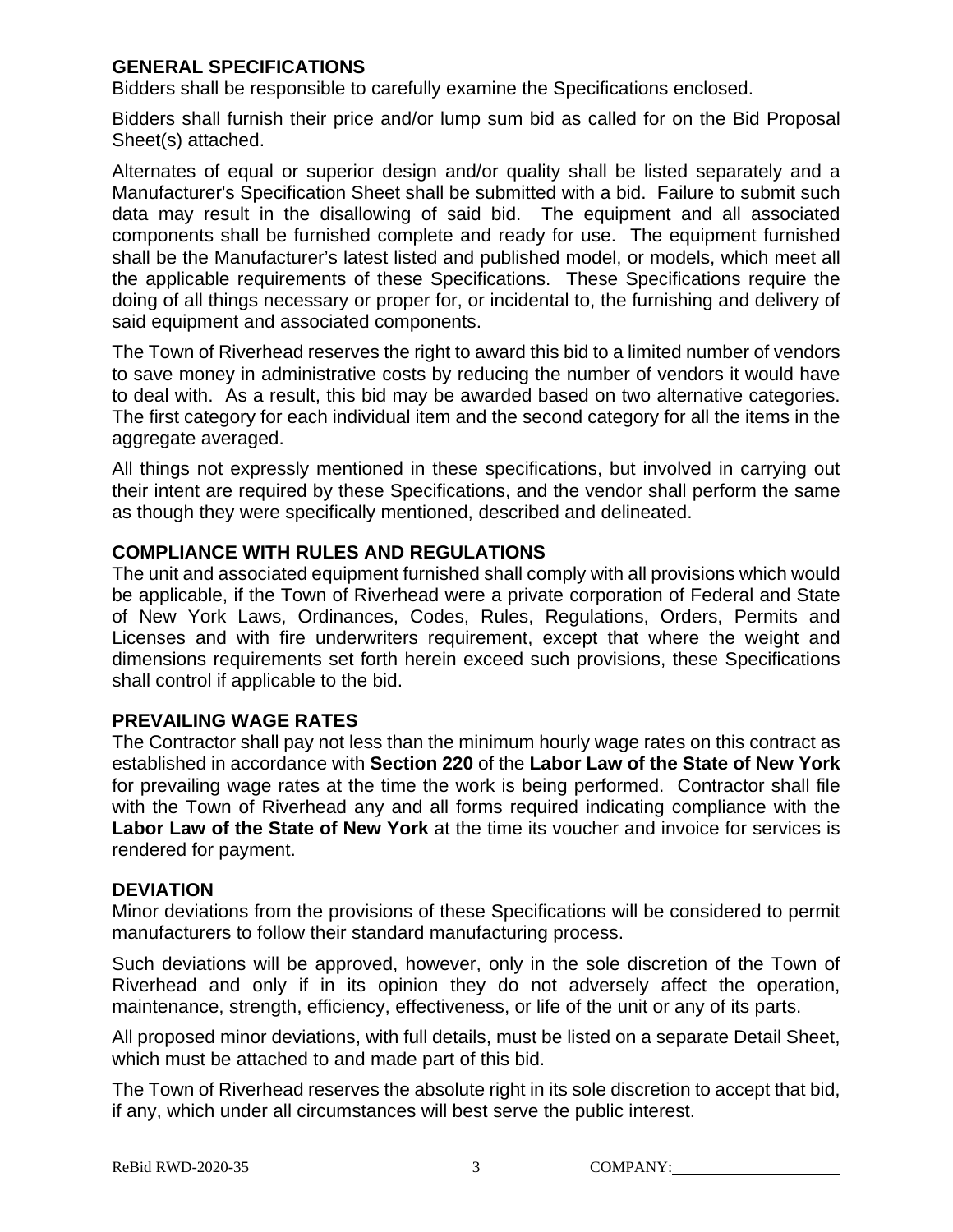#### **GUARANTEE**

The vendor warrants and guarantees the equipment herein specified, including all associated equipment furnished, against any defects in design, workmanship and materials, and against failure to operate satisfactorily for a period of six months from the date of acceptance of the units, except defects or failure shown by the vendor. The vendor also warrants and guarantees that the equipment herein specified, if found to be defective or in need of repairs, will be picked up from and delivered back to the Town of Riverhead within a reasonable length of time.

#### **PRICES**

If a like or lower quantity of a standard item contained in this bid is sold by a vender at a price less than the prices quoted herein, the price to the Town of Riverhead shall be reduced to that lower price.

#### **QUANTITY**

The Town of Riverhead is in no way obligated to purchase quantities neither shown nor limited to said quantities listed.

#### **RESERVATIONS**

The mention in the specifications of any unit, component, or equipment by brand name and/or model is meant to convey to the potential bidder the type and quality of the product required and desired by the town. Any unit, component, or equipment which is of equal type and quality may be considered as such and may be acceptable to the town, upon agreement by the Town Board to that fact. The decision of the Town Board, however, in such a circumstance is final.

Furthermore, the Town Board of the Town of Riverhead reserves the right and responsibility to reject any or all bids if they believe such action to be in the best interest of the Town.

#### **CONTRACT PERIOD**

The Contract Period shall be effective from the date a resolution is adopted by the Town Board of the Town of Riverhead and shall continue for a period of one (1) year. At the termination of the contract, the contract may be extended (not to exceed two extensions) for a total not to exceed three (3) years at the sole discretion of the Town of Riverhead and with the consent of the vendor.

#### **FUEL SURCHARGES**

The Town of Riverhead will not pay any type of fuel surcharge. Any fuel charges added will be deleted from any payments made to the vendor.

#### **INSURANCE REQUIRED**

The Contractor shall not commence any work until he has obtained and had approved by the TOWN DISTRICT all of the insurance required under this Contract as enumerated herein:

> Workers Compensation Insurance; Public Liability and Property Damage Insurance; Comprehensive General Liability and Property Damage Insurance; Owner's (TOWN, DISTRICT) Protective Public Liability and Property Damage Insurance; Automobile Public Liability and Property Damage Insurance.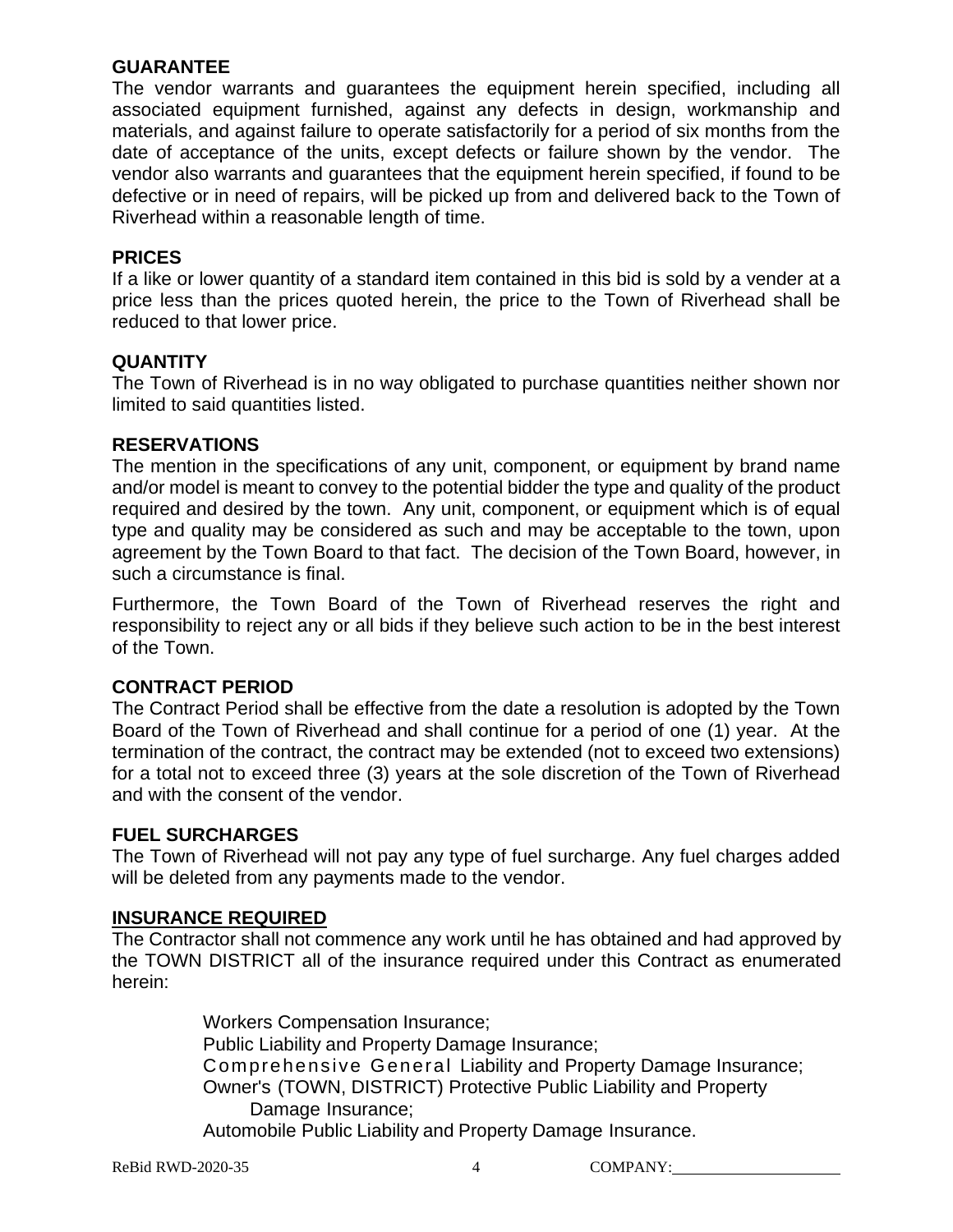The Contractor shall not permit any subcontractor to commence any operation on the site until satisfactory proof of carriage of the above required insurance has been posted with, and approved by, the TOWN DISTRICT.

- A. Workers' Compensation Insurance The Contractor shall take out and maintain, during the life of this Contract, Workers' Compensation Insurance for all of his employees employed at the site of the project, and in any case of any of the work being sublet, the Contractor shall require the subcontractor similarly to provide Workers' Compensation Insurance for all of the latter's employees, unless such employees are covered by the protection afforded by the Contractor.
- B. Public Liability and Property Damage Insurance The Contractor shall take out and maintain during the life of this Contract such Public Liability and Property Damage Insurance as shall protect him and any subcontractor performing work covered by this Contract for claims for damages for personal injury, including accidental death, as well as from claims for property damage which may arise from operations under this Contract, whether such operations be by himself or by any subcontractor, or by any one directly or indirectly employed by either of them, and the amounts of such insurance shall be as follows:
	- (1) Comprehensive General Liability Insurance in the amount not less than ONE MILLION DOLLARS (\$1,000,000.) for bodily injuries, including wrongful death to any one person, and subject to the same limit for each person in an amount not less than TWO MILLION DOLLARS (\$2,000,000.) on account of one accident
	- (2) Property Damage Insurance in an amount not less than ONE HUNDRED THOUSAND DOLLARS (\$100,000) for damages on account of any one accident and in an amount of not less than TWO HUNDRED THOUSAND DOLLARS (\$200,000.) for damages on account of all accidents.
- C. Comprehensive General Liability and Property Damage Insurance The above policies for public liability and property damage insurance must be so written as to include Contractor's Protective Liability and Property Damage Insurance to protect the Contractor against claims arising from the operations of any subcontractor.

The above policies for public liability and property damage insurance must name the Town of Riverhead, The Riverhead Water District, its employees, public officials, officers, agents, etc., as additional insureds on a primary and noncontributory basis for General Liability, Automobile Liability and/or Excess Umbrella Liability. That additional insured status must be evidenced by a copy of endorsement CG 20 10 10 01, "additional insured – owners, lessee or contractors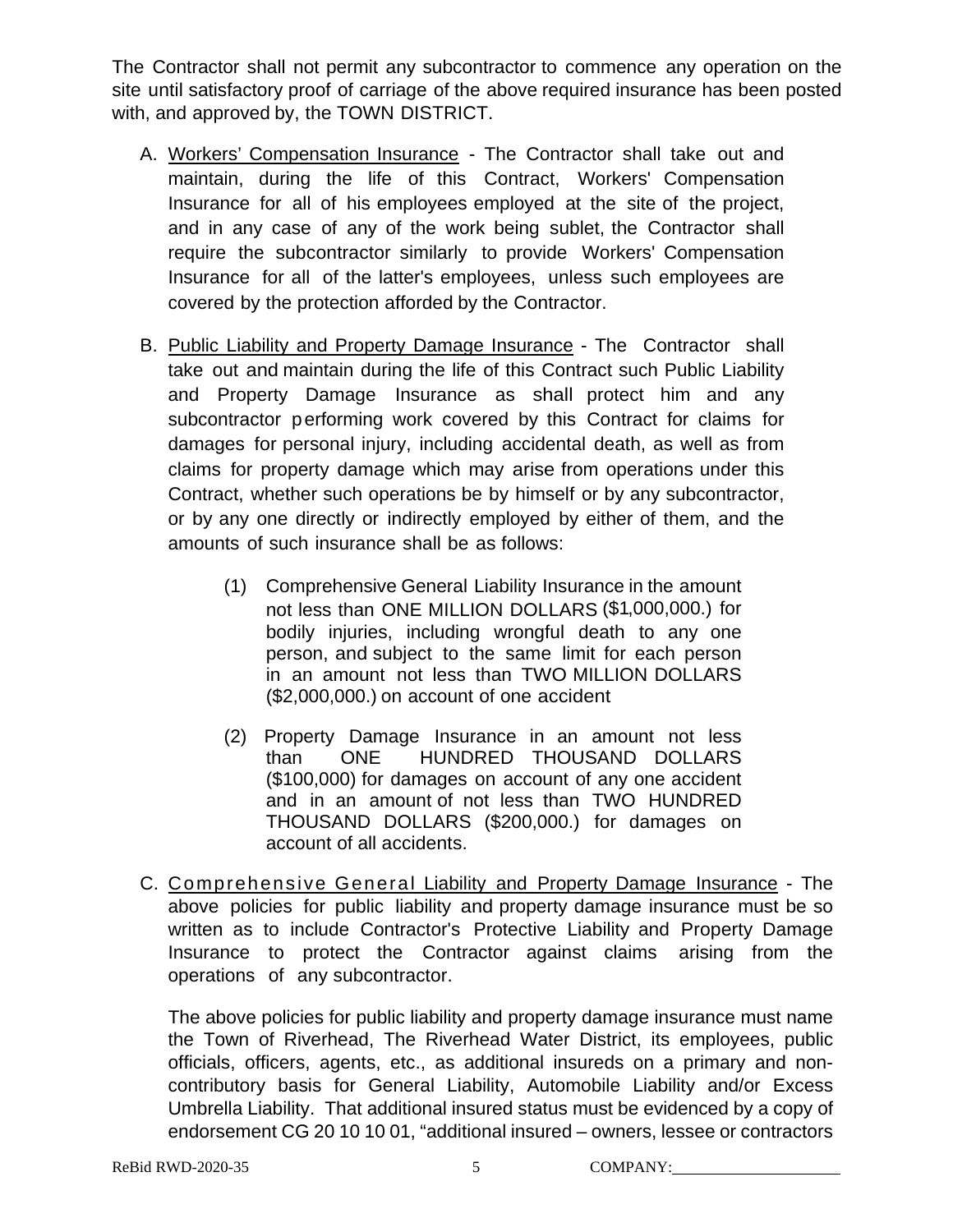– scheduled person or organization" endorsement (see attached sample) or its equivalent and copy of endorsement CG 20 37 10 01, "additional insured – owners, lessees or contractors - completed operations" endorsement (see attached sample), or its equivalent.

- D. Blanket Waiver of Subrogation The above policies for workers' compensation insurance as well as comprehensive general liability insurance, automobile insurance, and excess umbrella liability insurance shall include waiver of transfer of rights of recovery against the Town of Riverhead, The Riverhead Water District, et.al. Such waiver of subrogation shall be evidenced by certificate of insurance or copy of endorsement to the appropriate policy.
- E. Owner's Protective Public Liability and Property Damage Insurance (TOWN DISTRICT, and/or TOWN BOARD, TOWN OF RIVERHEAD as OWNER) –The Contractor shall furnish to the TOWN DISTRICT with respect to the operations he or any of his subcontractors perform, a regular Protective Public Liability Insurance Policy for and in behalf of the TOWN DISTRICT and/or TOWN BOARD, TOWN OF RIVERHEAD as OWNER, providing for a limit of not less than ONE MILLION DOLLARS (\$1,000,000.) for all damages arising out of bodily injuries to, or death of, one person and subject to that limit for each person, a total limit of TWO MILLION DOLLARS (\$2,000,000.) for all damages arising out of bodily injuries to, or death of, two or more persons in any one accident; and regular Protective Property Damage Insurance providing for a limit of not less than ONE HUNDRED THOUSAND DOLLARS (\$100,000.) for all damages arising out of injury to, or destruction of, property in any one accident and subject to that limit per accident a total (or aggregate) limit of TWO HUNDRED THOUSAND DOLLARS (\$200,000.) on account of all damages arising out of injury to, or destruction of, property during the policy period. The insurance must fully cover the legal liability of the TOWN DISTRICT and/or TOWN BOARD, TOWN OF RIVERHEAD as OWNER. The coverage provided under this policy must not be affected if the TOWN DISTRICT performs work in connection with the project either for, or in cooperation with, the Contractor or as an aid thereto, whether the same be a part of the Contract or separate therefrom, by means of its own employees or agents, or if the TOWN DISTRICT directs or supervises the work to be performed by the Contractor.
- F. Automobile Public Liability and Property Damage Insurance The Contractor shall take out and maintain during the life of the Contract such automobile public liability and property damage insurance as shall protect him and any subcontractor performing work covered by this Contract from claims for damages for personal injury, including accidental death as well as from claims for property damage which may arise from operations under this Contract, whether such operations be by himself or by any subcontractor, or by any one directly or indirectly employed by either of them and the amounts of such insurance shall be as follows: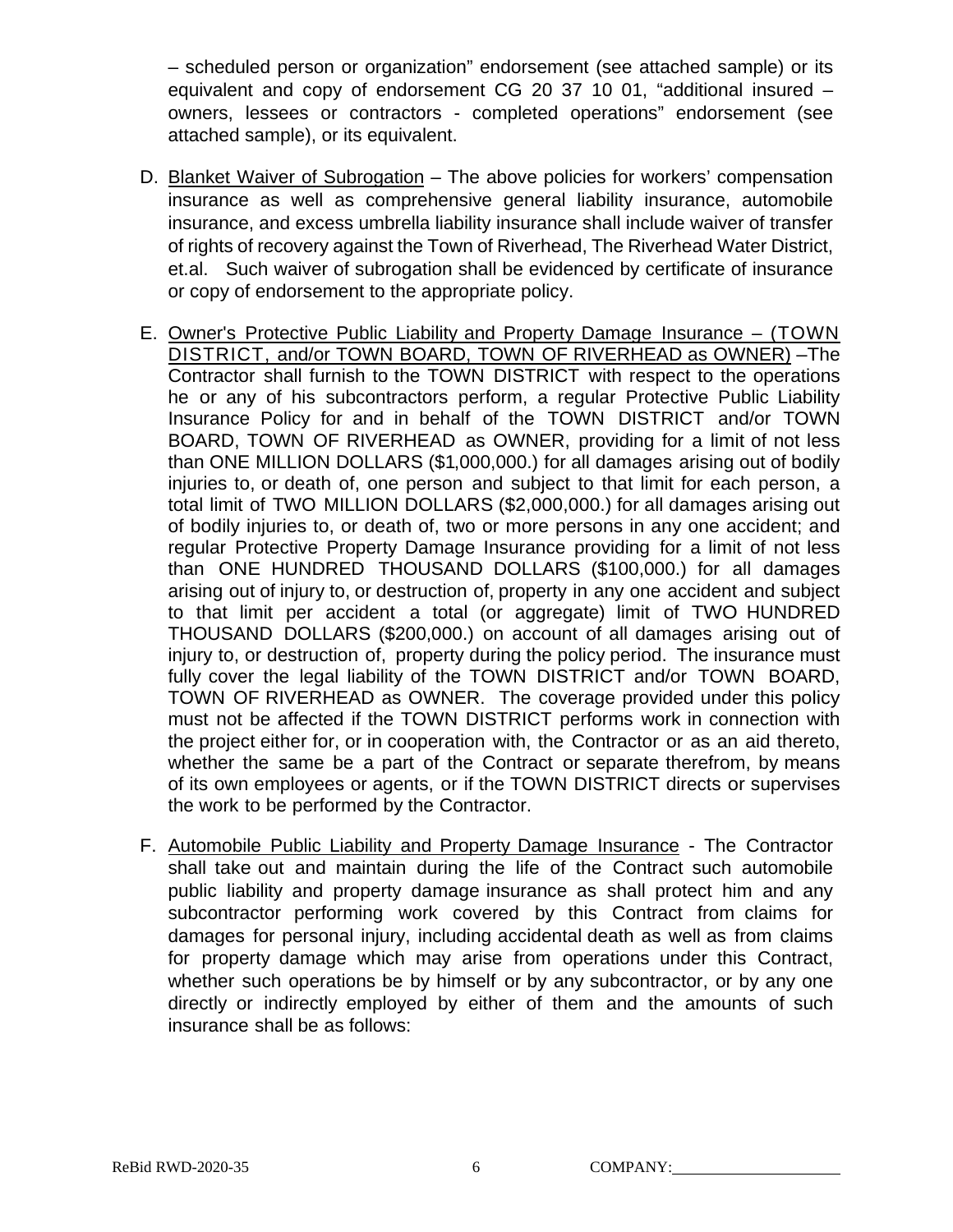- (1) Automobile Public Liability Insurance in an amount not less than ONE MILLION DOLLARS (\$1,000,000.) for bodily injuries, including wrongful death by any one person, and subject to the same limit for each person in an amount not less than TWO MILLION DOLLARS (\$2,000,000.) on account of one accident.
- (2) Automobile Property Damage Insurance in an amount of not less than ONE HUNDRED THOUSAND DOLLARS (\$100,000.) for damages on account of any one accident and in an amount of not less than TWO HUNDRED THOUSAND DOLLARS (\$200,000.) for damages on account of all accidents.

#### **PROOF OF CARRIAGE OF INSURANCE**

The Contractor shall furnish certificate(s) of insurance (as attached hereto as **ADDENDUM #2**) to the TOWN DISTRICT for each insurer insuring the Contractor or any subcontractor under this Contract, naming the Town of Riverhead and Riverhead Water District as additional insureds, and shall forward said certificate(s) to the TOWN DISTRICT within fourteen (14) days of the award of the contract.

Certificates, as required, shall bear the policy numbers, the expiration date of the policy and the limit or limits of liability thereunder. The certificates shall be further endorsed to provide the TOWN DISTRICT with any notice of cancellation at least thirty (30) days prior to the actual date of such cancellation.

#### **COMPLIANCE WITH LABOR AND PENAL LAWS**

The Contractor hereby expressly agrees to comply with all the provisions of the Labor Law and any and all amendments thereto, insofar as the same are applicable to this Contract. The Labor Laws, as amended, provide that no laborer, worker or mechanic in the employ of the Contractor, subcontractor or other person doing or contracting to do the whole or a part of the work contemplated by this Contract, shall be permitted or required to work more than eight (8) hours in any one calendar day, except in cases of extraordinary emergency caused by fire, flood, or danger to life or property; that no such person shall be employed more than eight (8) hours in any day or more than five (5) days in any week, except in such emergency; that the wages to be paid for a legal day's work as hereinbefore defined, to laborers, workers, or mechanics upon the work called for under this Contract, or for any materials used upon or in connection therewith shall not be less than the prevailing rate for a day's work in the same trade or occupation in the locality within the State where such work is to be done and each laborer, worker, or mechanic employed by the Contractor, subcontractor, or other person about or upon the work shall be paid the wages herein provided; that employees engaged in the construction outside the limits of cities and villages are no longer exempt from the provisions of the Labor Laws which required the payment of the prevailing rate of wages and the eight (8) hour day.

ReBid RWD-2020-35  $\overline{7}$  COMPANY: Section 220A of the Labor Law, as amended by Chapter 472 of the Laws of 1932, provides that before payment is made by or on behalf of the State or any City, County, Town or Village or other civil division of the State, of any sums due on account of a con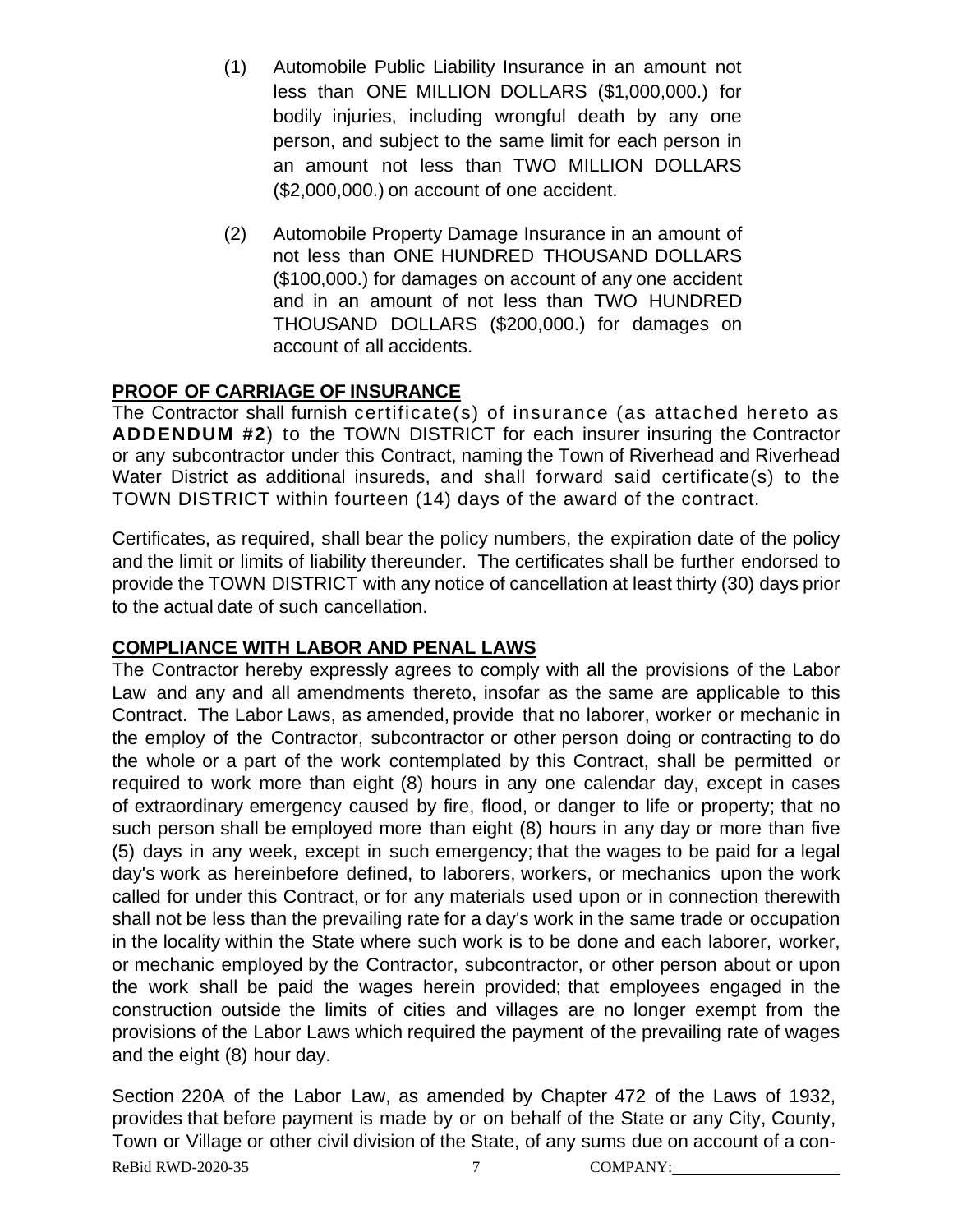tract for a public improvement, it is the duty of the Comptroller or the financial officer of the Municipal Corporation to require the Contractor and each and every subcontractor to file a certified statement in writing, in satisfactory form, certifying to the amounts then due and owing to any and all laborers for daily or weekly wages on account of labor performed upon the work of the Contract, setting forth therein the names of the persons whose wages are unpaid and the amount due each, respectively.

Section 2208 of the Labor Law, as amended, provides that any interested person who shall have previously filed a protest in writing objecting to the payment to any Contractor or subcontractor to the extent of the amount or amounts due or to become due to him for daily or weekly wages for labor performed on the public improvement for which the Contract was entered into, or if, for any other reason, it may be deemed advisable, the Comptroller of the State or other financial officer of the Municipal Corporation may deduct from the whole amount of any payment on account thereof the sum or sums admitted by any Contractor or subcontractor in such statement or statements so filed to be due and owing by, him on account of labor performed and may withhold the amount so deducted for the benefit of the laborers for daily or weekly wages, whose wages are unpaid as shown by the verified statements filed by any Contractor or subcontractor and may pay directly to any person the amount or amounts so shown to be due for such wages.

Section 220C of the Labor Law, as amended, provides the penalty for making of a false oath or verification.

Section 220D of the Labor Law provides that the advertised specifications for every Contract for the construction, reconstruction, maintenance and/or repair of highways to which the State, County, Town and/or Village is a party shall contain the provision stating the minimum rate of hourly wage that can be paid, as shall be designated by the Industrial Commissioner, to the laborers employed in the performance of the Contract, either by the Contractor, subcontractor or other person doing or contracting to do the whole or part of the work contemplated by the Contract, and the Contract shall contain a stipulation that such laborers shall be paid not less than such hourly minimum rate of wage. Any person or corporation that willfully pays after entering into such Contract less than such stipulated minimum hourly wage scale shall be guilty of a misdemeanor and, upon conviction, shall be punished for a first offense by a fine of Five Hundred Dollars (\$500.) or by imprisonment for not more than thirty (30) days, or by both fine and imprisonment for a second offense by a fine of One Thousand Dollars (\$1,000.) and, in addition thereto, the Contract on which the violation has occurred shall be forfeited; and no such person or corporation shall be entitled to receive any sum or nor shall any officer, agent or employee of the State pay the same or authorize its payment from the funds under his charge or control to any person or corporation for work done upon any contract, on which the Contractor has been convicted of second offense in violation of the provisions of this Section.

The minimum wage rates are established by the Industrial Commissioner, State of New York, for this Contract. It is the contractor's responsibility to ensure wages are paid in accordance with latest revision.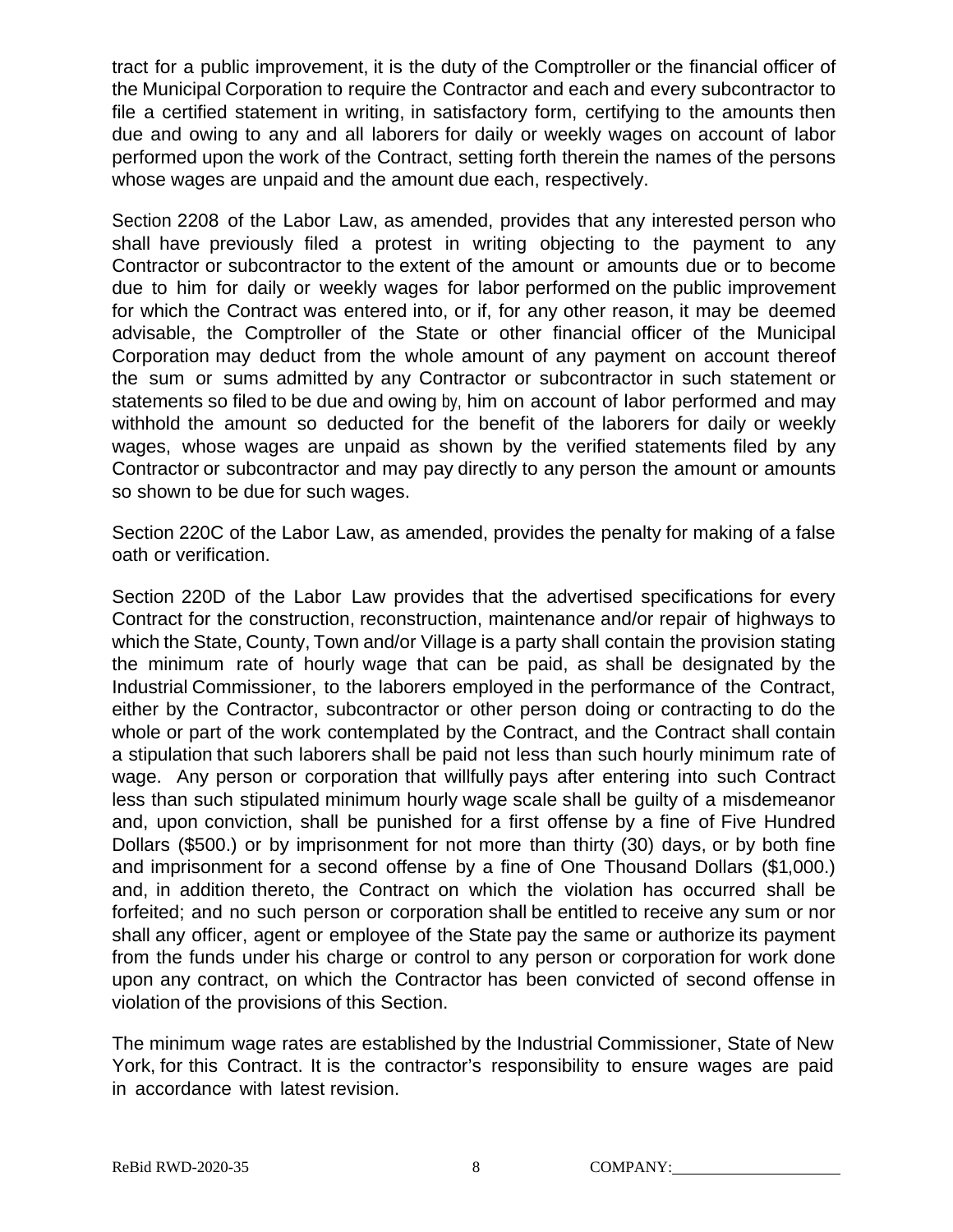# **BID SPECIFICATIONS ARE ATTACHED TO THE END OF THIS DOCUMENT.**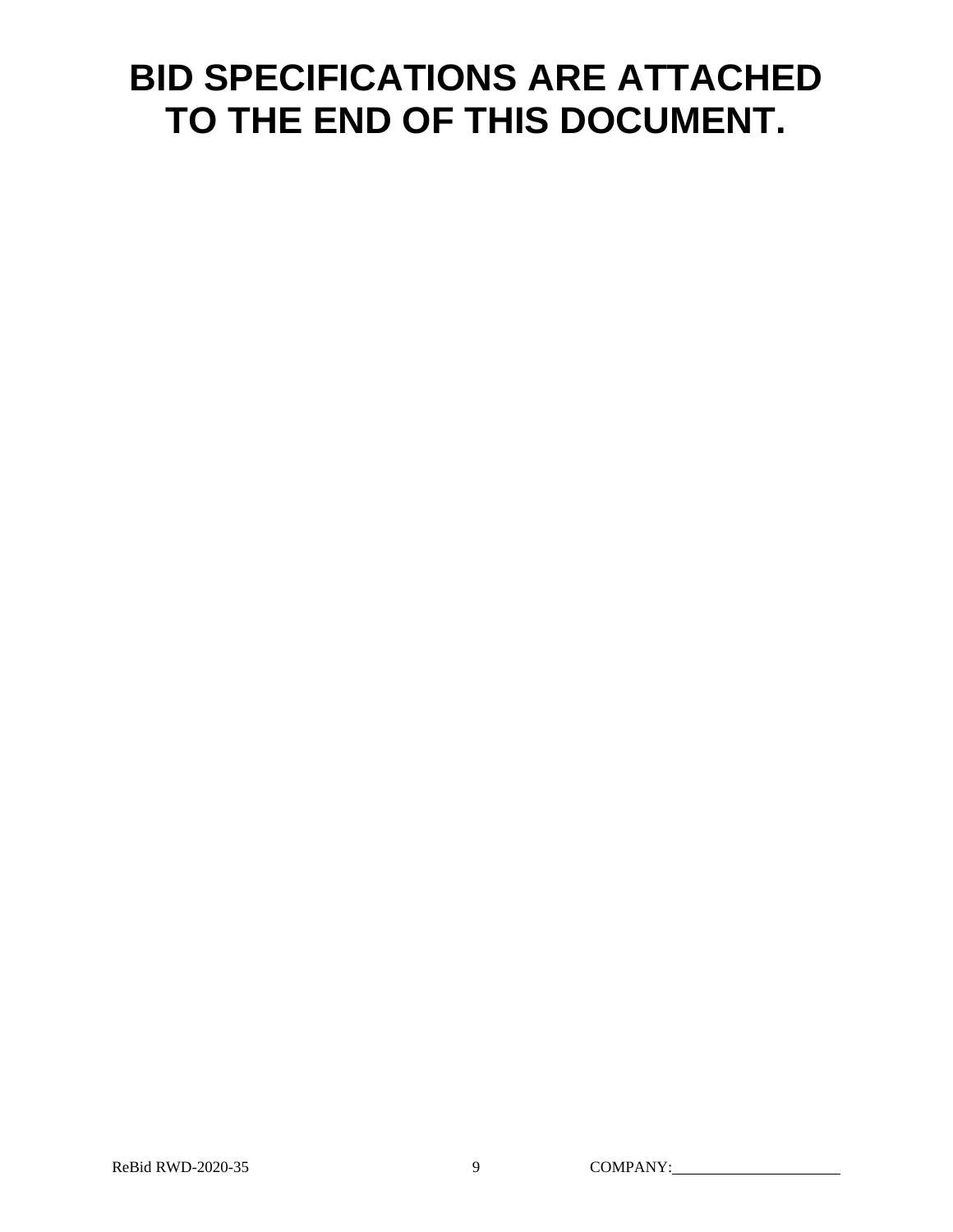# ATTENTION BIDDERS

**IF YOU ARE NOT INTERESTED IN BIDDING THIS PARTICULAR PROJECT, PLEASE COMPLETE THE FOLLOWING SHEET AND RETURN IT TO US.** 

**WE ARE VERY INTERESTED IN LEARNING WHY YOU DO NOT BID. IF YOU SELL OTHER PRODUCTS AND WANT TO BE ON OUR BIDDER'S LIST, PLEASE LET US KNOW. PROVIDE A CONTACT NAME AND OTHER PERTINENT INFORMATION IF YOU WISH TO BE CONTACTED AT A LATER DATE FOR ANOTHER PRODUCT.**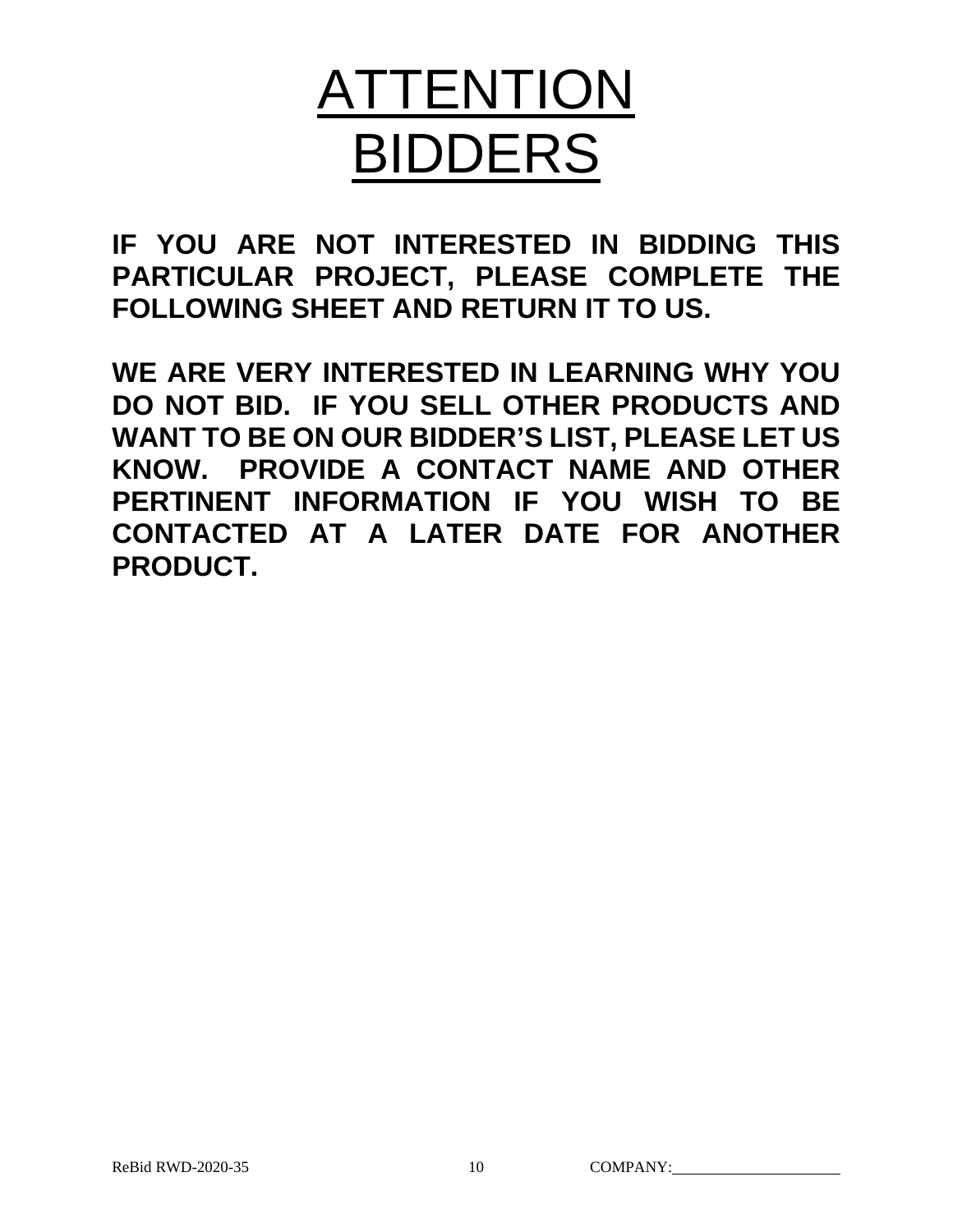#### **BID #RWD-2020-35**

#### **ELECTRIC MOTOR REPAIR/REPLACEMENT, INCLUDING EMERGENCIES**

#### **NON-BIDDER'S RESPONSE**

VENDOR NAME: \_\_\_\_\_\_\_\_\_\_\_\_\_\_\_\_\_\_\_\_\_\_\_\_\_\_\_\_\_\_

For purposes of facilitating your firm's response to our invitation to bid, the Town of Riverhead is interested in ascertaining reasons for prospective bidders' failure to respond to invitations to bid. If your firm is not responding to this bid, please indicate the reason(s) by checking the appropriate item(s) below and returning this form to the Town of Riverhead Purchasing Department at 200 Howell Ave., Riverhead, N.Y. 11901.

We are not responding to this invitation to bid for the following reason(s):

Items or materials requested not manufactured by us or not available to our company.

Our items and/or materials do not meet specifications.

**\_\_\_\_Specifications not clearly understood or applicable (too vague, too rigid, etc.)** 

**\_\_\_\_Quantities too small.** 

Insufficient time allowed for preparation of bid.

\_\_\_\_Incorrect address used.

I. Correct address is: \_\_\_\_\_\_\_

Other reason(s): \_\_\_\_\_\_\_\_\_\_\_\_\_\_\_\_\_\_\_\_\_\_\_\_\_\_\_\_\_\_\_\_\_\_\_\_\_\_\_\_\_\_\_\_\_\_\_\_\_\_\_

\_\_\_\_\_\_\_\_\_\_\_\_\_\_\_\_\_\_\_\_\_\_\_\_\_\_\_\_\_\_\_\_\_\_\_\_\_\_\_\_\_\_\_\_\_\_\_\_\_\_\_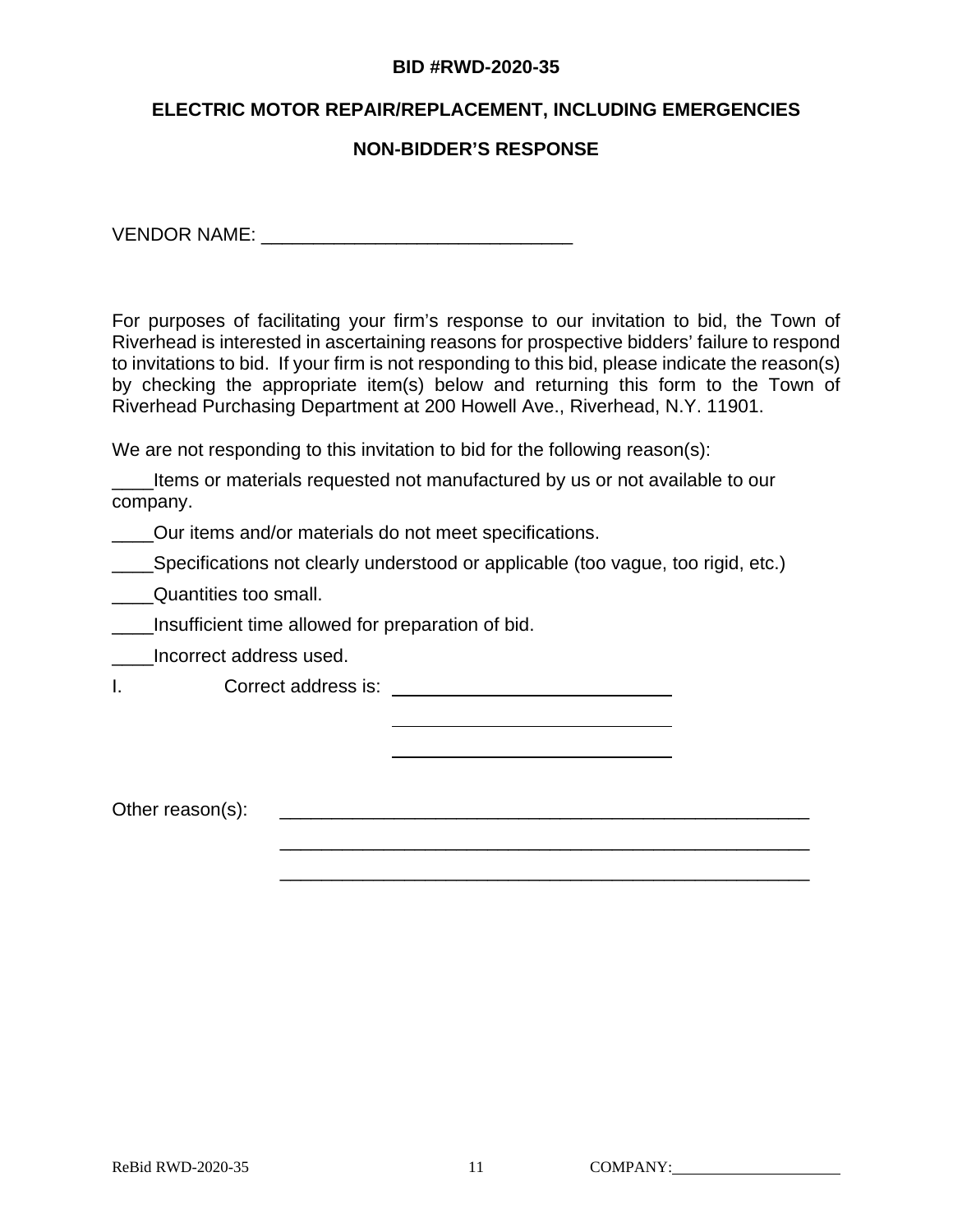## **NON-COLLUSIVE CERTIFICATE**

#### (MUST BE COMPLETED, SIGNED, NOTARIZED AND RETURNED WITH BID)

UNDER PENALTIES OF PERJURY:

\_\_\_\_\_\_\_\_\_\_\_\_\_\_\_\_\_\_\_\_\_\_\_\_\_\_\_\_\_\_\_\_\_\_\_\_\_\_(BIDDER), BEING DULY SWORN,

DEPOSES AND SAYS:

- A) This bid or proposal has been independently arrived at without collusion with any other bidder or with any competitor or potential competitor;
- B) This bid or proposal has not knowingly been disclosed, prior to the opening of bids or proposals for this project, to any other bidder, competitor, or potential competitor;
- C) No attempt has been made or will be made to induce any other person, partnership, or corporation to submit or not to submit a bid or proposal;
- D) The person signing this bid or proposal certifies that he has been fully informed regarding the accuracy of the statements contained in this certification, and under penalties of perjury, affirms the truth thereof, such penalties being applicable to the bidder as the person signing on its behalf; and
- E) That the attached hereto (if a corporate bidder) is a certified copy of a resolution authorizing the execution of this certificate by the signatory of this bid or proposal on behalf of the corporate bidder.

| Corporation:                         | (PRINT CORPORATION NAME) |
|--------------------------------------|--------------------------|
| By:                                  | (SIGNATURE)              |
| Address:                             | (TITLE)                  |
| Sworn to before me this ________ day |                          |
| of<br>$\sim$ , 20                    |                          |
| NOTARY PUBLIC                        |                          |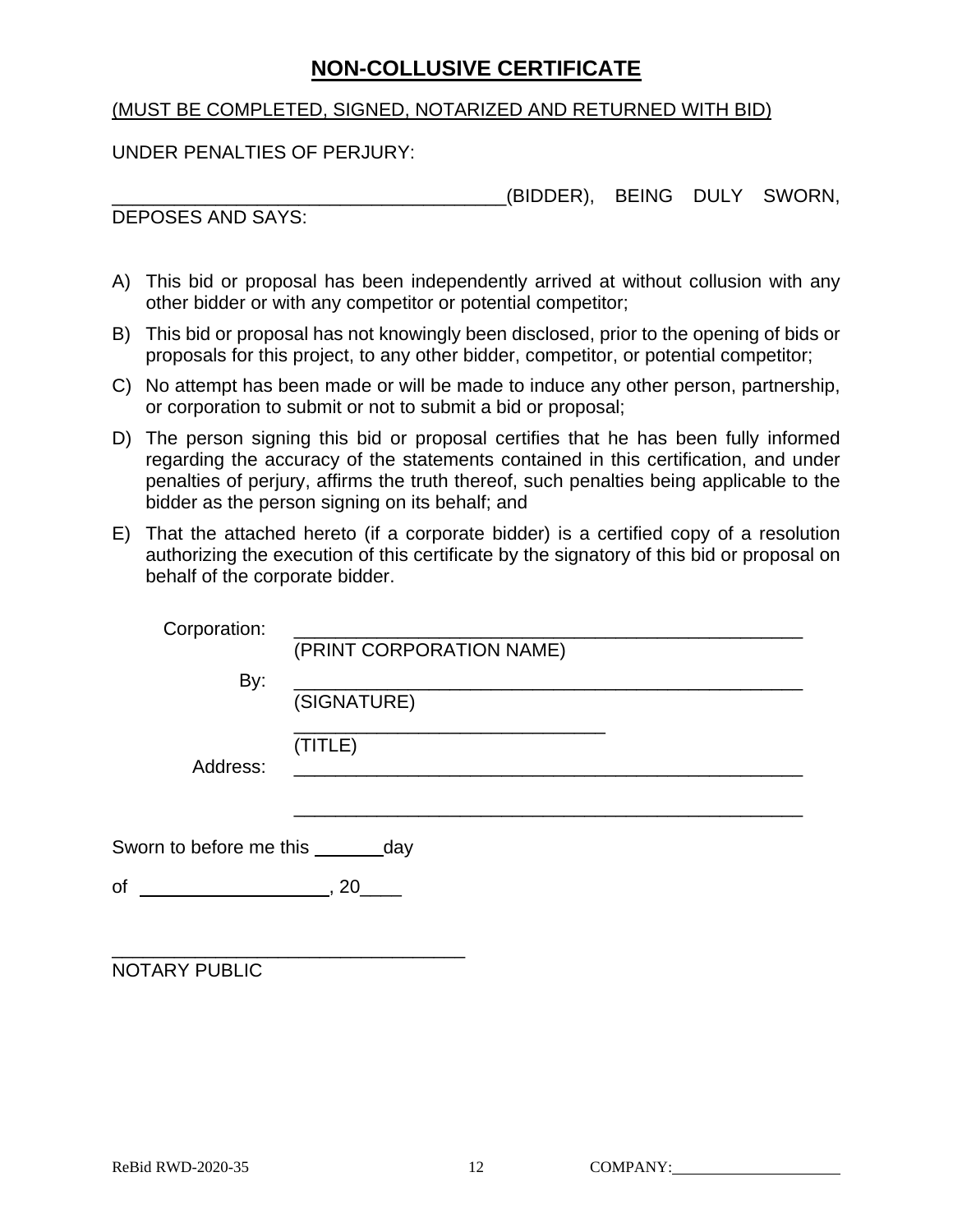#### **IRAN DIVESTMENT ACT CERTIFICATION**

As a result of the Iran Divestment Act of 2012 (Act), Chapter 1 of the 2012 Laws of New York, a new provision has been added to the State Finance Law (SFL), § 165-a, effective April 12, 2012. Under the Act, the Commissioner of the Office of General Services (OGS) will be developing a list (prohibited entities list) of "persons" who are engaged in "investment activities in Iran" (both are defined terms in the law). Pursuant to SFL § 165 a(3)(b), the initial list is expected to be issued no later than 120 days after the Act's effective date, at which time it will be posted on the OGS website.

By submitting a bid in response to this solicitation or by assuming the responsibility of a Contract awarded hereunder, Bidder/Contractor (or any assignee) certifies that once the prohibited entities list is posted on the OGS website, it will not utilize on such Contract any subcontractor that is identified on the prohibited entities list.

Additionally, Bidder/Contractor is advised that once the list is posted on the OGS website, any Contractor seeking to renew or extend a Contract or assume the responsibility of a Contract awarded in response to the solicitation, must certify at the time the Contract is renewed, extended or assigned that it is not included on the prohibited entities list.

During the term of the Contract, should the TOWN OF RIVERHEAD receive information that a person is in violation of the above-referenced certification, the TOWN OF RIVERHEAD will offer the person an opportunity to respond. If the person fails to demonstrate that it has ceased its engagement in the investment which is in violation of the Act within 90 days after the determination of such violation, then the TOWN OF RIVERHEAD shall take such action as may be appropriate including, but not limited to, imposing sanctions, seeking compliance, recovering damages, or declaring the Contractor in default.

The TOWN OF RIVERHEAD reserves the right to reject any bid or request for assignment for an entity that appears on the prohibited entities list prior to the award of a contract, and to pursue a responsibility review with respect to any entity that is awarded a contract and appears on the prohibited entities list after contract award.

Signature:

Print Name:

Title:

Company Name:

Date: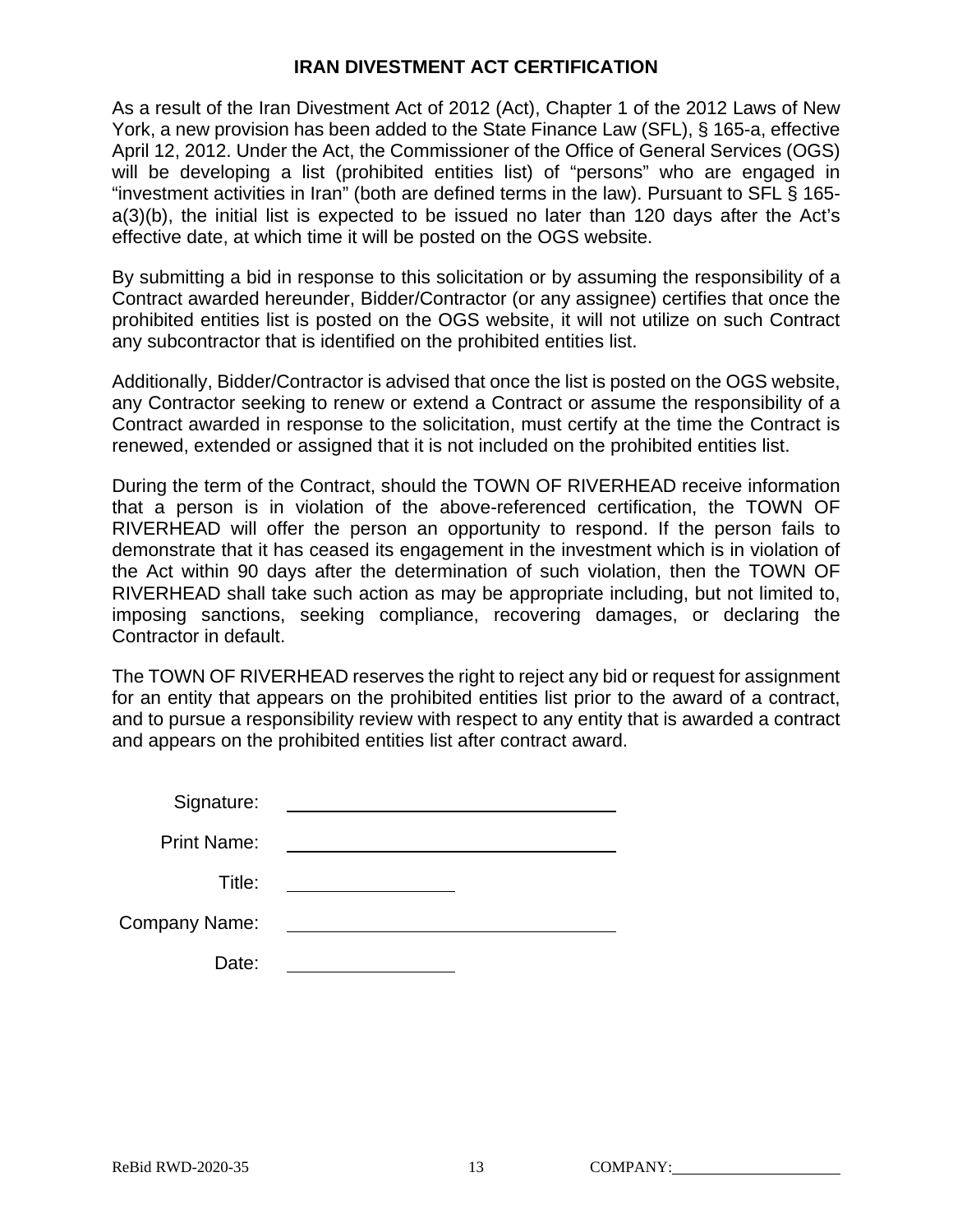#### **BID PROPOSAL/ACCEPTANCE**

Delivery is to be made within \_\_\_\_\_\_\_ days after receipt of an order via purchase order. All equipment delivered shall be delivered "on the ground" at the delivery point designated on the purchase order. All prices are F.O.B. destination.

Bid price shall stay firm for the duration of this contract.

I/we fully understand that the acceptance of this bid is subject to the provisions of section 103B of *General Municipal Law*.

NAME OF AGENT/DEALER

ADDRESS

CITY, STATE, ZIP CODE

CONTACT PERSON (Print Name)

SIGNATURE OF DEALER/AGENT

DATE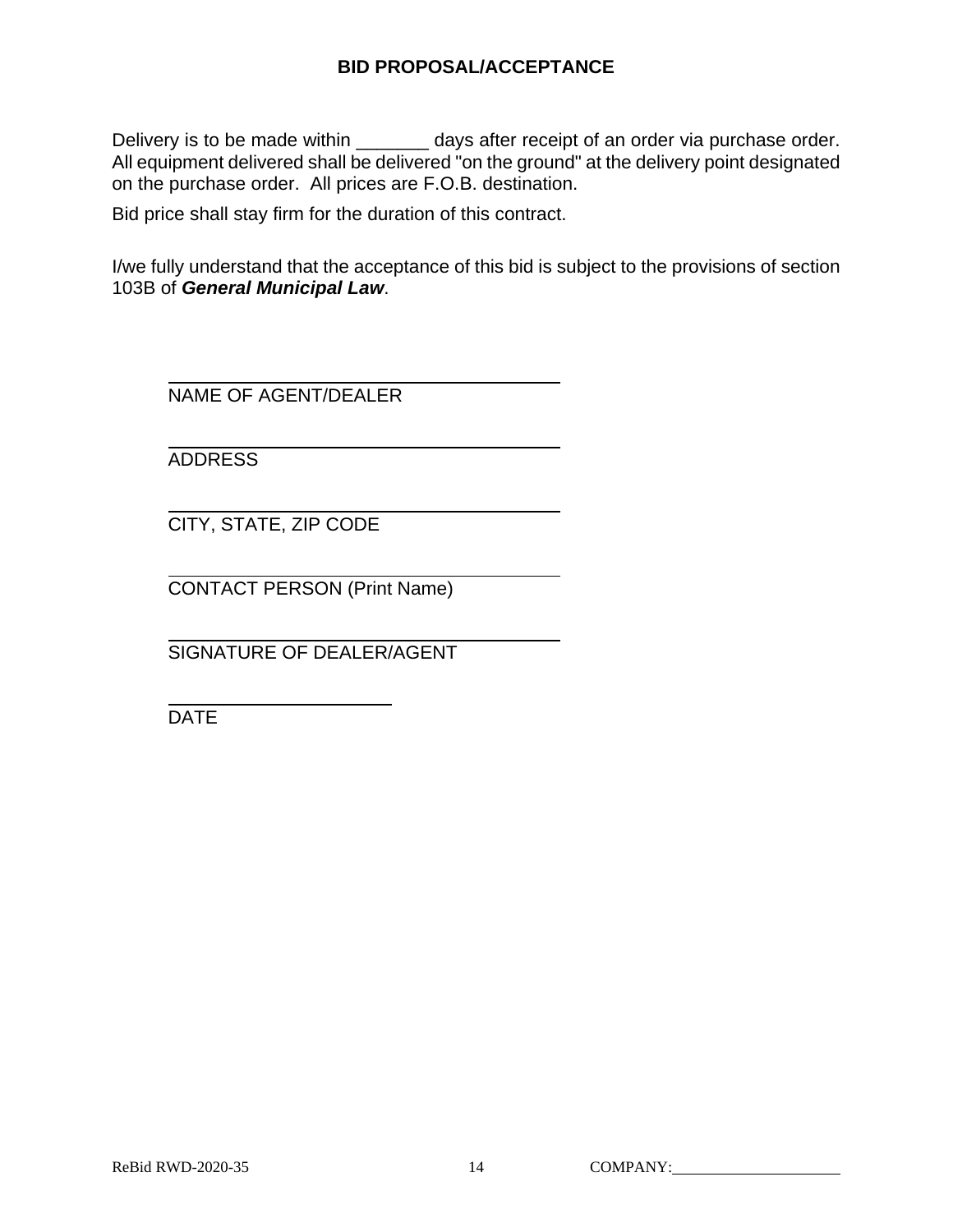## **RIVERHEAD WATER DISTRICT ELECTRIC MOTOR REPAIR/REPLACEMENT INCLUDING EMERGENCIES**

The Riverhead Water District has seventeen (17) wells and eleven (11) booster pumps powered by electric motors. All wells have vertical hollow shaft, electric motor driven deep well turbine pumps; three with combination gear drives, allowing them to be powered by diesel engines. All well pump electric motors are 1800 RPM and range from 75-200 horsepower. Booster pumps use horizontal solid shaft motors, ranging in horsepower between 10 HP to 60 HP.

The primary purpose of this contract is to have quotes for the purchase and delivery of new replacement motors only on an "as needed basis". Prices quoted must be guaranteed for a period of no less than one year, with an option to extend up to two (2) additional years, if both District and Contractor agree.

A separate purchase order will be issued when a replacement motor is required. In addition, during an emergency situation, the Contractor may be required to provide labor, equipment and materials required rebuilding an existing motor if a new replacement is not available. The District, at its discretion, may purchase spare well or booster pump motors for stock, which could be used to replace existing motors at some future time.

#### **DESCRIPTION OF NEW VHS MOTORS**

All motors shall be hollow shaft, "inverter duty", designed and constructed to operate with either existing starters or future possible variable speed drive and shall include, enhanced rotor and stator design with wire insulated to withstand higher voltages created by V.F.D. In addition bearings shall be designed, installed, or any other work required, insuring protection against static charges from pitting polished surfaces. The replacement motor shall be manufactured by **U.S. Electrical Motors**, Type RUSI, rated at 1785 RPM, designed and constructed to operate on 460 volts and 1.15 Service Factor, Premium Efficiency, WPI enclosure, Design B, Insulation Class F, Code G. Base diameter shall be 16" or 20''and Thrust bearing shall be rated 175% EHT. Also required are Non-reverse ratchet with drive coupling (size to be determined at time of order) and 115-volt internal space heaters.

#### **DELIVERY**

Freight should be based on motor shipped via truck and unloaded to the District located at 1035 Pulaski Street, Riverhead, New York, at the direction of Water District personnel. Should the district require, motor will be shipped via premium freight service and Contractor will be compensated for the difference in "direct cost" only.

#### **DESCRIPTION OF NEW HORIZONTAL MOTORS**

All motors shall be constructed as described above except motors manufactured by either Baldor Inc. or US and will be Solid Shaft, Type RE or De, Open Driproof Enclosure.

Description of existing motor types is shown on attached data sheets.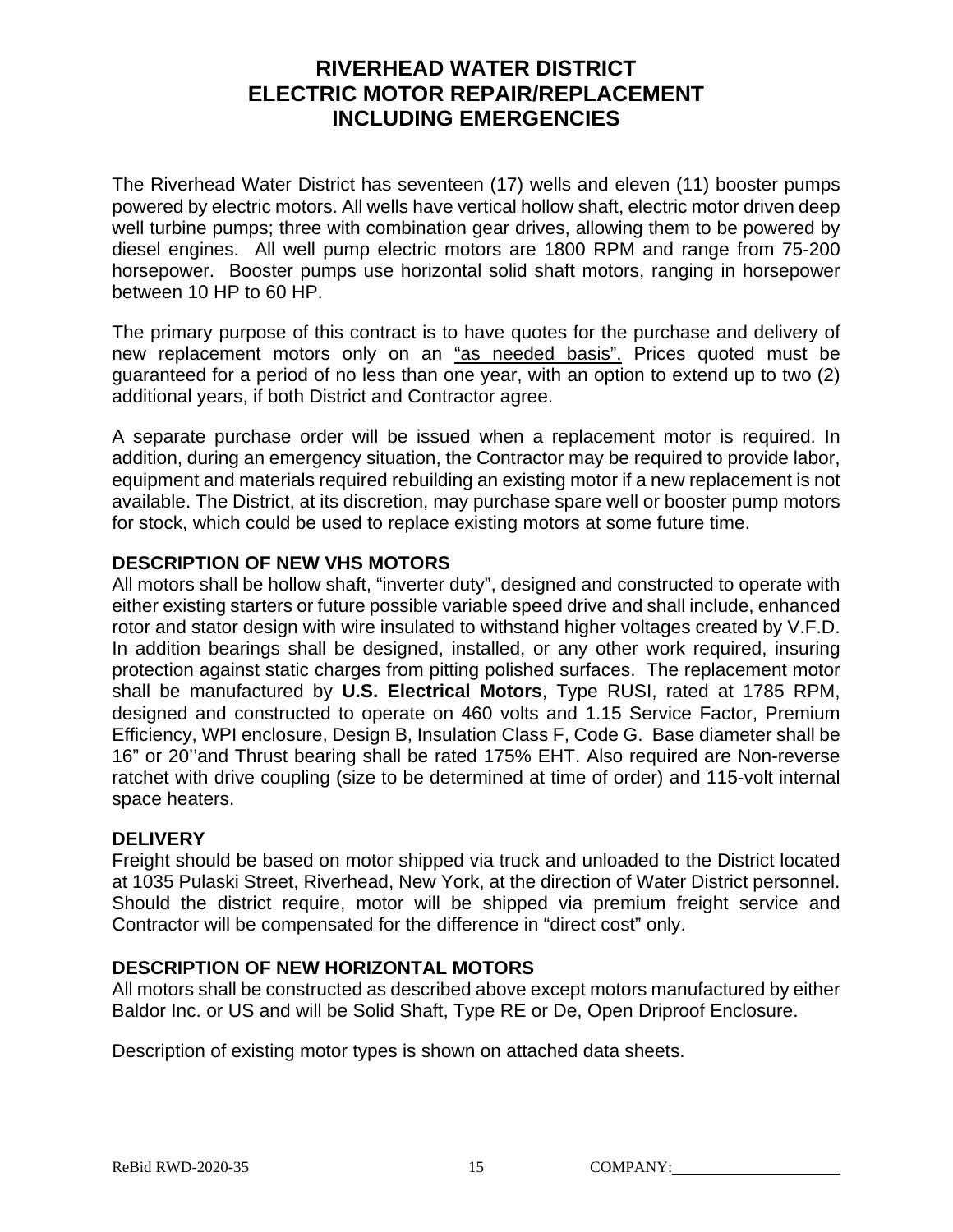#### **MOTOR REPAIR SERVICE**

Existing motor to be rebuilt by a local (within 200 miles of District) repair shop.

Work shall consist of cleaning, disassembly, strip, rewind, dip and bake existing stator to NEMA standards. New leads, 115-volt internal space heaters, if not already equipped and upper thrust and lower guide bearings shall be installed. Rotor shall be balanced to NEMA specifications. Reassembled unit shall be shop tested, with vibrations checked and reported to District before delivery.

Contractor will also be required to rebalance motor, "in the field", after others reconnect it to pump if it can be shown that vibration levels are higher than previously measured.

#### **(a) SUPERVISION**

The work will be subject to inspection by a Water District Representative at all times, but such inspection shall not relieve the Contractor from any obligation to perform said work in accordance with the specifications. Work not done strictly in accordance with the specifications shall be corrected and made good by the contractor whenever so ordered by the District, without reference to any previous oversight or error in inspection.

#### **(b) WARRANTY**

The contractor shall warrant that all materials, supplies, and workmanship shall be the best in every respect and agrees to correct, at his own expense, any defects traceable to defects of materials supplied or workmanship performed by Contractor which may show themselves within one (1) year after completion and acceptance of the work.

#### **ITEMS FOR PAYMENT**

For the purpose of estimating furnishing replacement of one or more motors and possibly repair work at various pumping stations under this contract for a period of one (1) year, please submit your proposals for the following items as previously outlined on the bid proposal sheet:

- 1. Furnish and deliver new VHS motors as follows:
	- a) 200 HP Motor
	- b) 150 Hp Motor
	- c) 125 HP Motor
	- d) 100 HP Motor
	- e) 75 HP Motor
- 2. Furnish and deliver new solid shaft horizontal motors as follows:
	- a) 60 HP Motor
	- b) 40 HP Motor
	- c) 30 HP Motor
	- d) 15 HP Motor
	- e) 10 HP Motor
- 3. Contractor cost to rebuild existing motor including labor and materials required rewinding stator and installing new bearings described in ITEMS 1&2 (excluding Items (d) and (e).
- 4. Contractor cost to supply new parts or perform miscellaneous parts.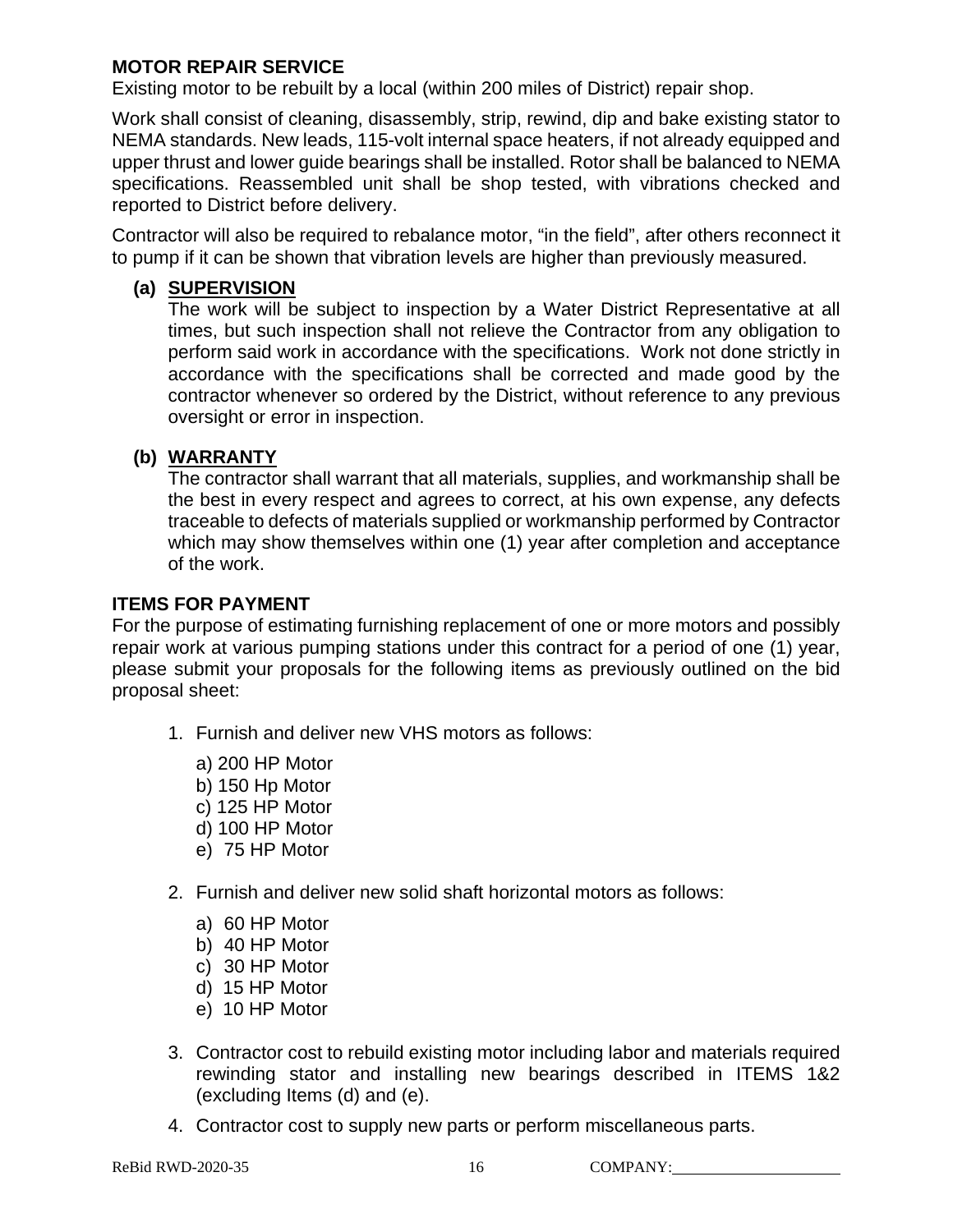- 5. Hourly rate for machine shop work, including machinist and equipment.
- 6. Hourly rate for field repair work, including mechanic, truck and hand tools for a minimum of four (4) hours, including travel time.

#### **NOTES**

Please call Frank Mancini, Superintendent, at (631) 727-3205 to make an appointment for pre-bid inspection. Any questions will be answered either during the visit or within two days after they are submitted.

Contractor must respond within four (4) hours of emergency call and place order for replacement motors with equipment or have repaired components delivered to site ready for installation within 10 days if new motor is available from factory stock.

Should Contractor fail to respond within the time specified, the District has the right to hire another contractor to perform any work required.

Riverhead Water District, under this Contract, is not obligated to order any motors or may purchase more than one of any size.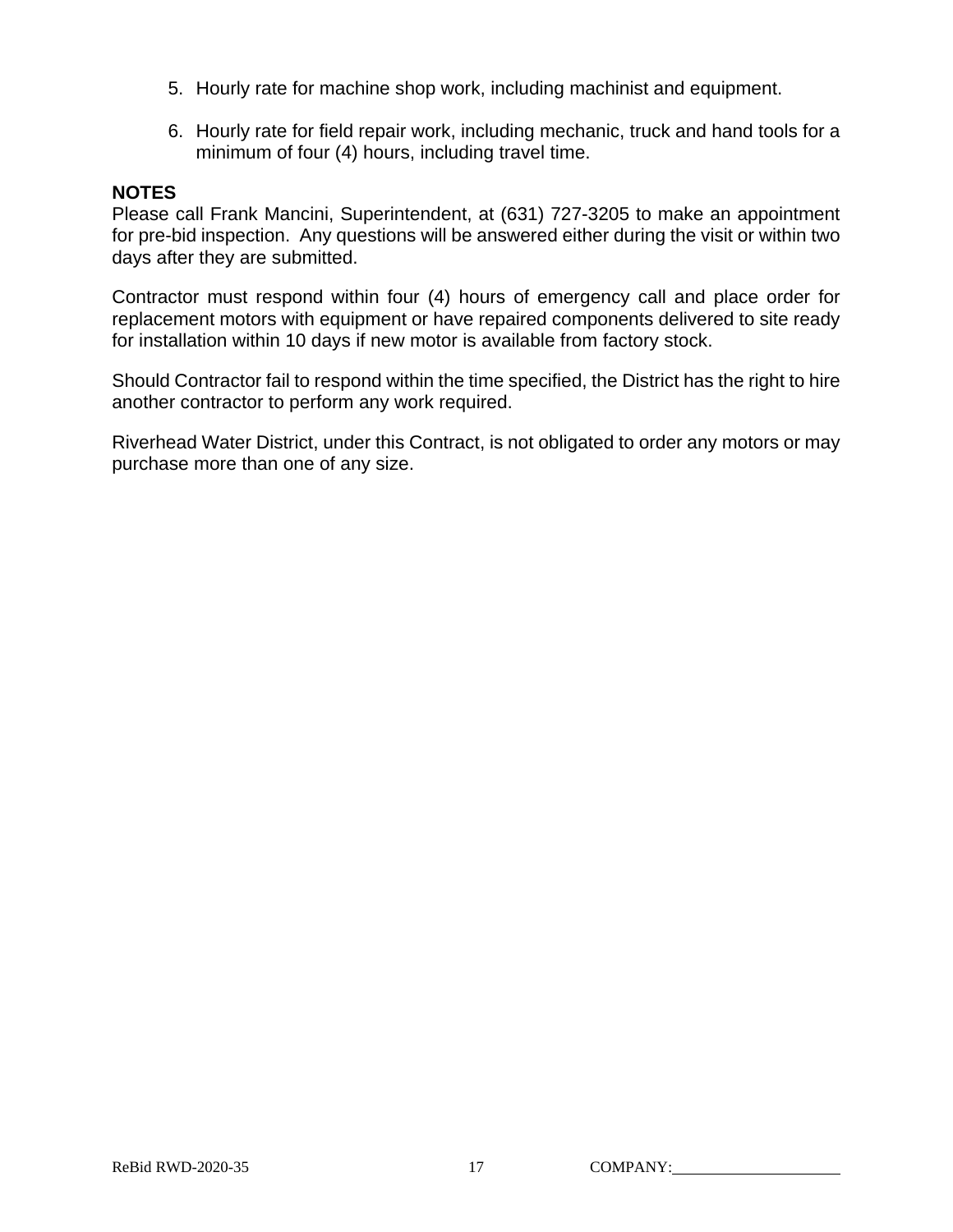#### **BID PROPOSAL SHEET BID #RWD-2020-35 ELECTRIC MOTOR REPAIR/REPLACEMENT INCLUDING EMERGENCIES**

| ITEM 1. | Furnish and deliver new Vertical Hollow Shaft motor    |                                                          |
|---------|--------------------------------------------------------|----------------------------------------------------------|
|         | One (1) new 460 volt 200-HP Motor                      | Each $\frac{1}{2}$                                       |
|         | One (1) new 460 volt 150-HP Motor                      | Each $\frac{1}{2}$ Each $\frac{1}{2}$                    |
|         | One (1) new 460 volt 125-HP Motor                      | Each $\frac{1}{2}$ Each $\frac{1}{2}$                    |
|         | One (1) new 460 volt 100-HP Motor                      | Each $\frac{1}{2}$ Each $\frac{1}{2}$                    |
|         | One (1) new 460 volt 75-HP Motor                       | Each $\frac{1}{2}$ Each $\frac{1}{2}$                    |
|         | One (1) new 230 volt 75-HP Motor                       | Each \$_____________                                     |
|         |                                                        | $\frac{1}{2}$<br>Sub-total:                              |
| ITEM 2. | Furnish and deliver new Solid Shaft Horizontal Motor   |                                                          |
|         | One (1) new 60-HP Motor                                | Each \$____________                                      |
|         | One (1) new 40-HP Motor                                | Each \$______________                                    |
|         | One (1) 30 HP Motor                                    | Each $\frac{1}{2}$                                       |
|         | One (1) 15 HP Motor                                    | Each \$______________                                    |
|         | One (1) 10 HP Motor                                    | Each $\frac{1}{2}$ Each $\frac{1}{2}$ Each $\frac{1}{2}$ |
|         |                                                        | Sub-Total: \$                                            |
| ITEM 3. | Compensation for rebuilding motor, including trucking: |                                                          |
|         | 200-HP VHS Motor                                       | $(1)$ \$                                                 |
|         | 150-HP VHS Motor                                       | $(1)$ \$                                                 |
|         | 125-HP VHS Motor                                       | $(1)$ \$                                                 |
|         | 100-HP VHS Motor                                       | $(1)$ \$                                                 |
|         | 75-HP VHS Motor                                        | $(1)$ \$                                                 |
|         | 60-HP SS Motor                                         | $(1)$ \$                                                 |
|         | 40-HP SS Motor                                         |                                                          |
|         | 30-HP SS Motor                                         | $(1)$ \$                                                 |
|         |                                                        | Sub-total: \$                                            |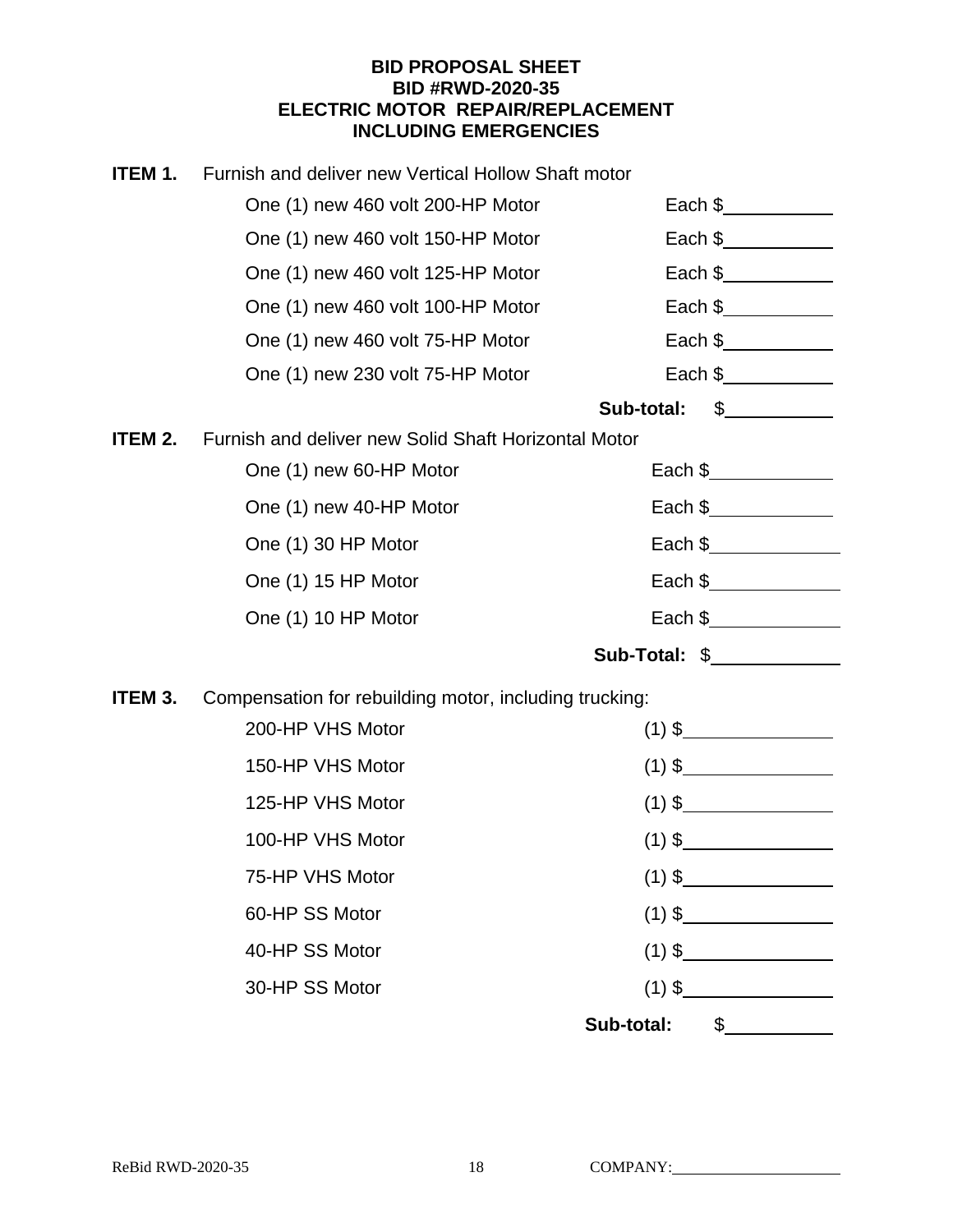| ITEM 4. | Compensation for furnishing brand name parts and<br>components, including freight and trucking:                                                                                                       |                |
|---------|-------------------------------------------------------------------------------------------------------------------------------------------------------------------------------------------------------|----------------|
|         | A. Up to $$1500$ Certified Cost plus _____% =                                                                                                                                                         |                |
|         | B. Up to $$3000$ Certified Cost plus _____% =                                                                                                                                                         | \$             |
|         | C. \$3000 and above Certified Cost plus $\frac{6}{2}$ =                                                                                                                                               | $\mathbb{S}^-$ |
|         | Sub-total:                                                                                                                                                                                            | $\frac{1}{2}$  |
| ITEM 5. | Rate for machine shop work, including machinist:                                                                                                                                                      |                |
|         | 4 hours $@$ \$ ___________ =                                                                                                                                                                          | \$             |
| ITEM 6. | Minimum basic service charge (non-emergency)<br>A)<br>For field repair work including mechanic, truck<br>With tools, scheduled. First two (2) hours on<br>Site (travel time to and from not included) | \$             |
|         | Minimum basic service charge (emergency)<br>B)<br>For field repair work including mechanic, truck<br>With tools, scheduled. First two (2) hours on<br>Site (travel time to and from not included)     | \$             |
|         | Straight time hourly rate for mechanic<br>C)                                                                                                                                                          | \$             |
|         | D) Emergency Overtime hourly rate for mechanic                                                                                                                                                        | \$.            |
|         | TOTAL AMOUNT BID FOR ITEMS 1 through 6 \$                                                                                                                                                             |                |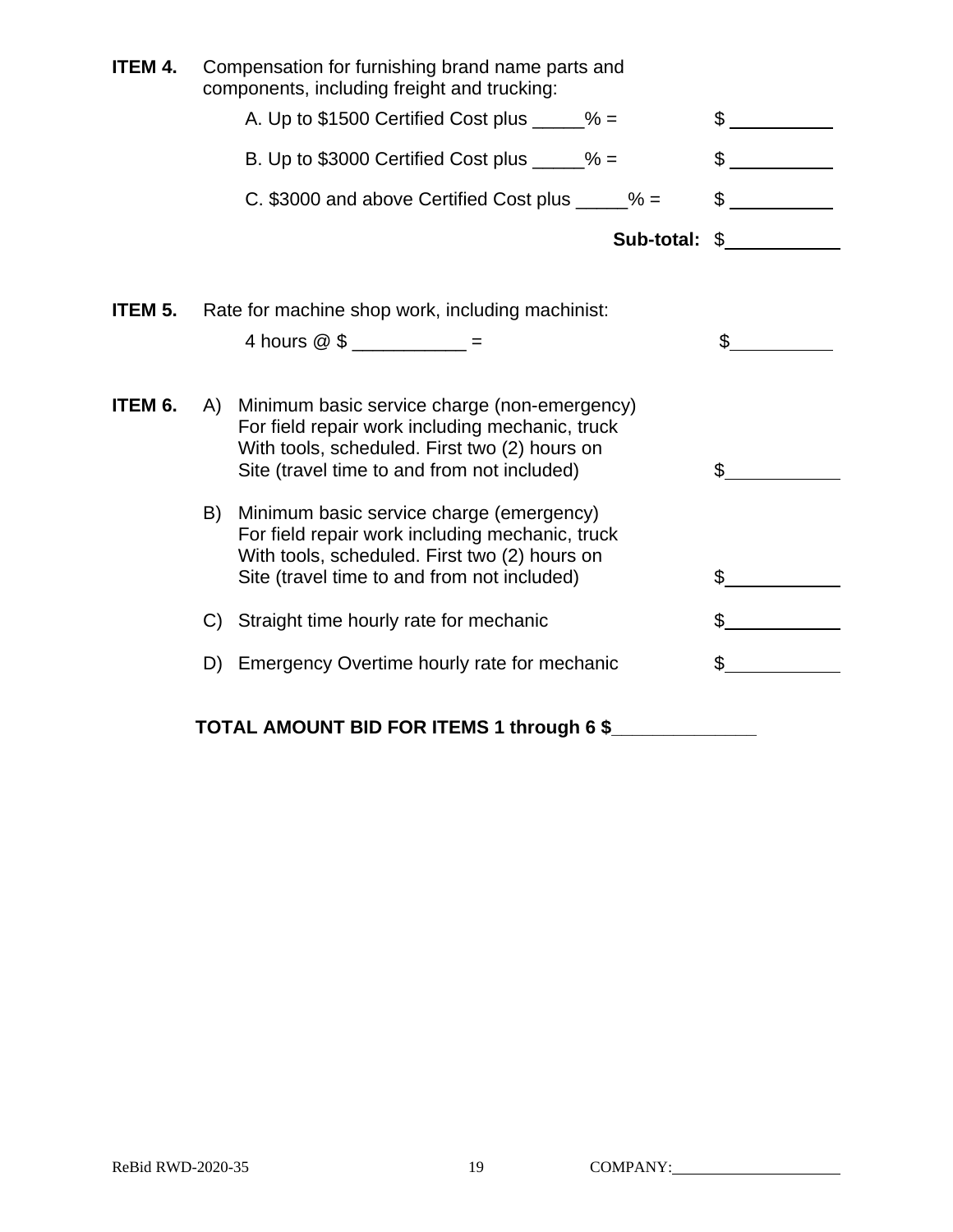#### **RIVERHEAD WATER DISTRICT EMERGENCY ELECTRIC MOTOR SERVICE/ REPLACEMENT OVERVIEW**

#### **Please furnish the following information:**

1. Please list name(s) of contact person(s):

During normal hours:

After hours:

- 2. Please list your days and hours of business:
- 3. Please list day business phone numbers(s):
- 4. Please list night business phone number(s):
- 5. Please list emergency phone number(s):
- 6. Please confirm guaranteed response time, including primary place of dispatch:
	- A) During normal business hours during week:
	- B) After normal business hours during week:
	- C) Weekends and holidays all hours:

Company:

Address:

 Location of nearest facility (if different from above):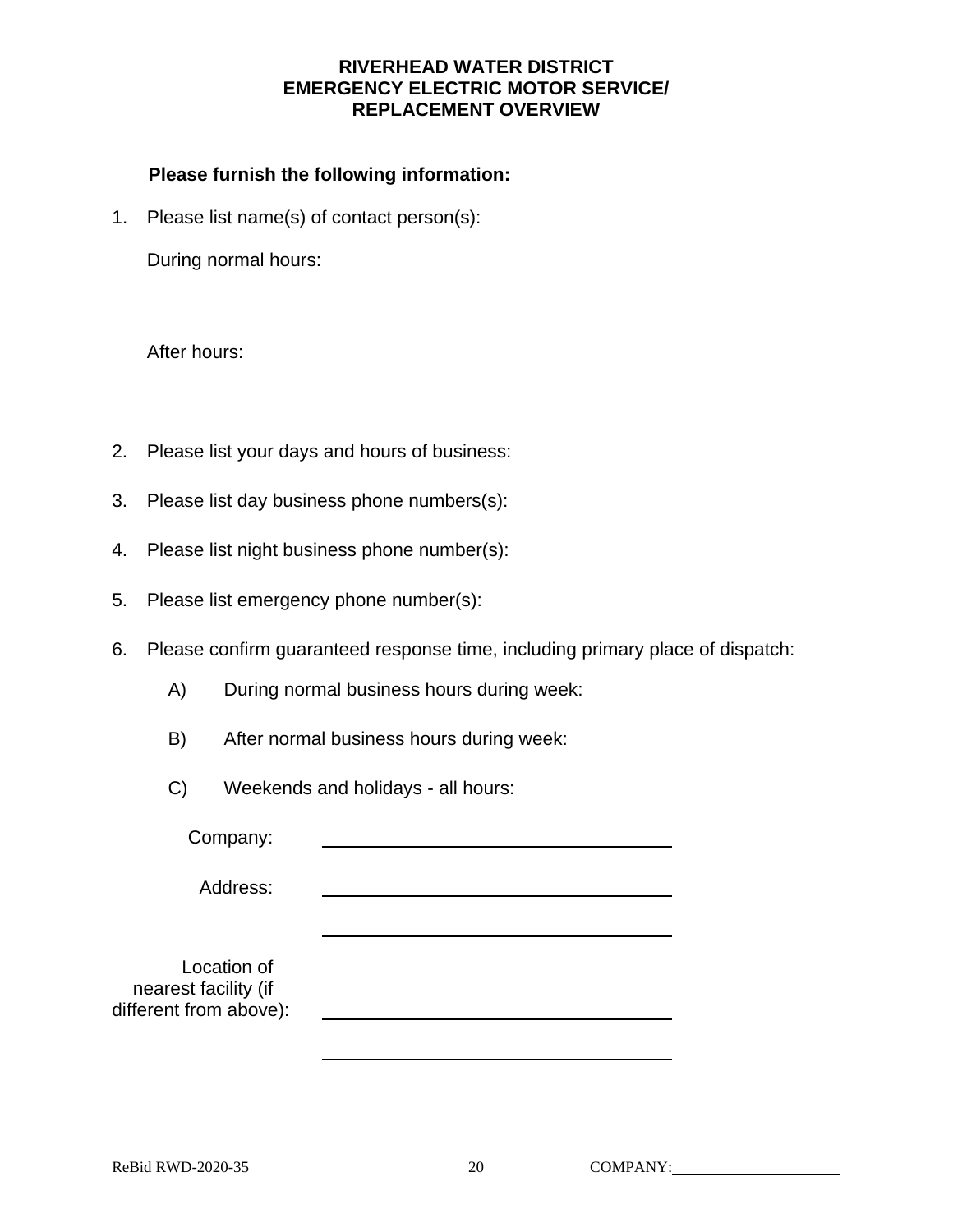7. Please list three (3) references:

|    | I.   | Company:              |                                                                                                                                                                                                                               |  |
|----|------|-----------------------|-------------------------------------------------------------------------------------------------------------------------------------------------------------------------------------------------------------------------------|--|
|    |      | Address:              |                                                                                                                                                                                                                               |  |
|    |      |                       |                                                                                                                                                                                                                               |  |
|    |      | Phone No.:            | the control of the control of the control of the control of the control of the control of the control of the control of the control of the control of the control of the control of the control of the control of the control |  |
|    | ΙΙ.  | Company:              |                                                                                                                                                                                                                               |  |
|    |      | Address:              |                                                                                                                                                                                                                               |  |
|    |      |                       |                                                                                                                                                                                                                               |  |
|    |      | Phone No.:            |                                                                                                                                                                                                                               |  |
|    | III. | Company:              |                                                                                                                                                                                                                               |  |
|    |      | Address:              | <u> 1980 - Johann Barnett, fransk politiker (d. 1980)</u>                                                                                                                                                                     |  |
|    |      |                       | <u> 1989 - Johann Stoff, amerikansk politiker (d. 1989)</u>                                                                                                                                                                   |  |
|    |      | Phone No.:            |                                                                                                                                                                                                                               |  |
| 8. |      | (use separate sheet). | Please provide certification of employees' qualifications to perform required work                                                                                                                                            |  |
| 9. |      |                       | List value of accessible inventory:                                                                                                                                                                                           |  |
|    |      |                       |                                                                                                                                                                                                                               |  |
|    |      |                       |                                                                                                                                                                                                                               |  |
|    |      |                       |                                                                                                                                                                                                                               |  |
|    |      |                       |                                                                                                                                                                                                                               |  |
|    |      |                       |                                                                                                                                                                                                                               |  |
|    |      |                       |                                                                                                                                                                                                                               |  |
|    |      | By:                   | <b>SIGNATURE</b>                                                                                                                                                                                                              |  |
|    |      |                       | PRINTED NAME/TITLE                                                                                                                                                                                                            |  |
|    |      | Date:                 |                                                                                                                                                                                                                               |  |
|    |      |                       |                                                                                                                                                                                                                               |  |